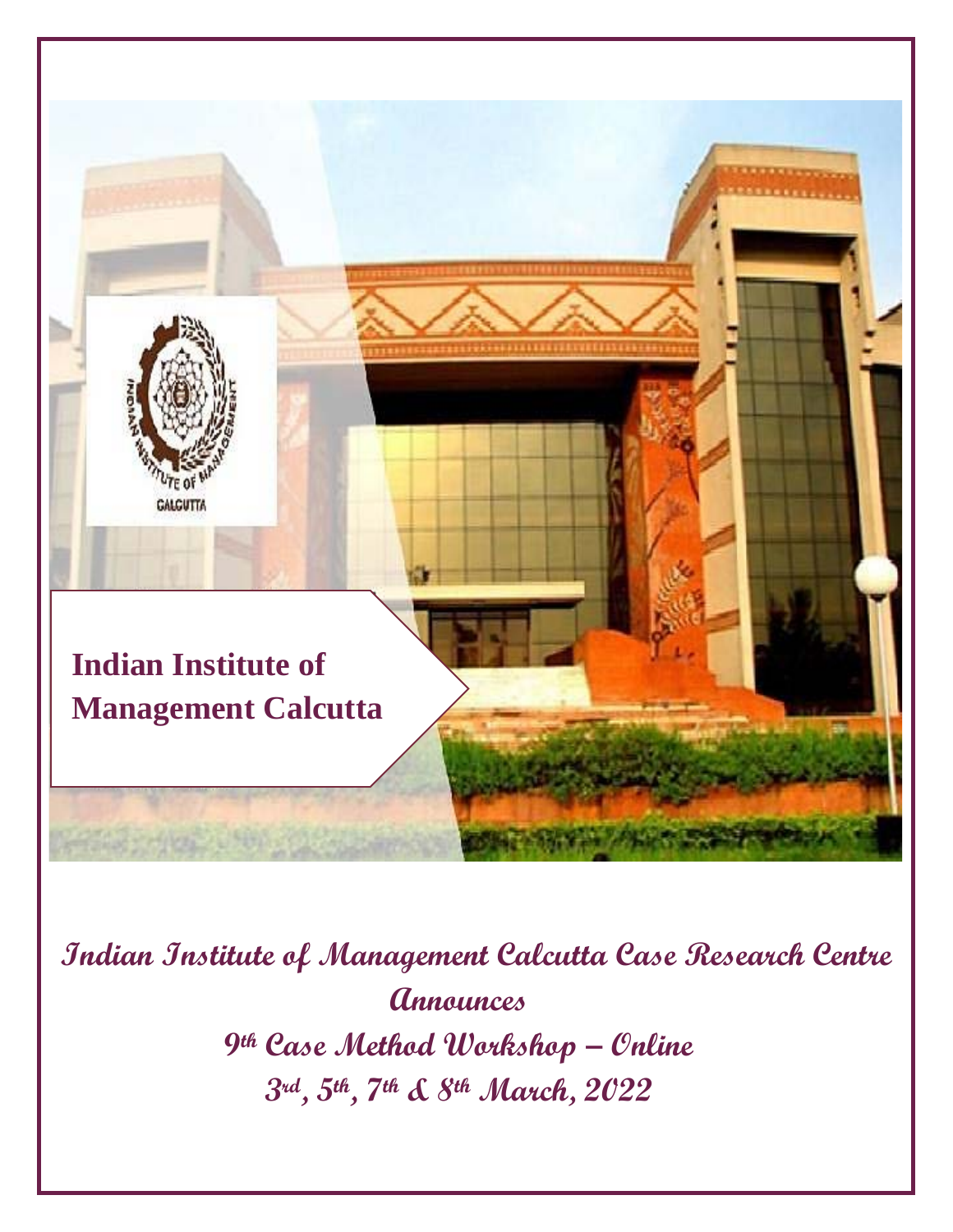Indian Institute of Management Calcutta Case Research Centre (IIMCCRC) of IIM Calcutta is glad to announce its 9th Case Method Workshop to be conducted over four days, during evenings.

**DATES OF WORKSHOP:**  $3^{rd}$  (Thursday),  $5^{th}$  (Saturday),  $7^{th}$  (Monday) &  $8^{th}$  (Tuesday), March 2022.

**MODE OF DELIVERY:** Online (over zoom platform)

**LAST DATE FOR REGISTRATION**: **28th February 2022**

### **OBJECTIVE**

Case Method has evolved as a very effective pedagogical tool in engaging students through real-life managerial decision-making scenarios. However, academicians often struggle with finding appropriate cases for their deliverables and wish to fill the gap by developing their own cases. Very often, they find the case-writing process very challenging. IIMCCRC's past case method workshops have highlighted the need. This workshop offered by IIMCCRC of IIM Calcutta is exclusively dedicated to meeting this demand for handholding in case-writing.

This workshop aims to develop skills for writing highly effective cases through a participative and feedback-oriented approach. The workshop is broadly divided into three modules: Case Ideation & Proposal, Developing the Case, and Developing the Teaching note. Each module is interspersed with relevant assignments combined with feedback from experienced faculty. Additionally, the workshop allows the participants to interact and network with academics and practitioners from diverse fields of expertise and learn from each other's experiences.

# **KEY TAKE AWAY OF THE WORKSHOP**

- Learning the craft of developing and writing highly effective cases
- Introspection and feedback on the assignments on case proposal, case development, and teaching note<br>● Certification of participation in the workshop<br>● Expansion of professional and personal actually

CALCUTTA

- Certification of participation in the workshop
- Expansion of professional and personal network

# **WHO CAN ATTEND?**

Faculty members, doctoral students, research scholars, and industry practitioners or corporate trainers

- with an inclination towards writing highly effective cases
- working in different areas of business and management
- committed to improving their case writing skills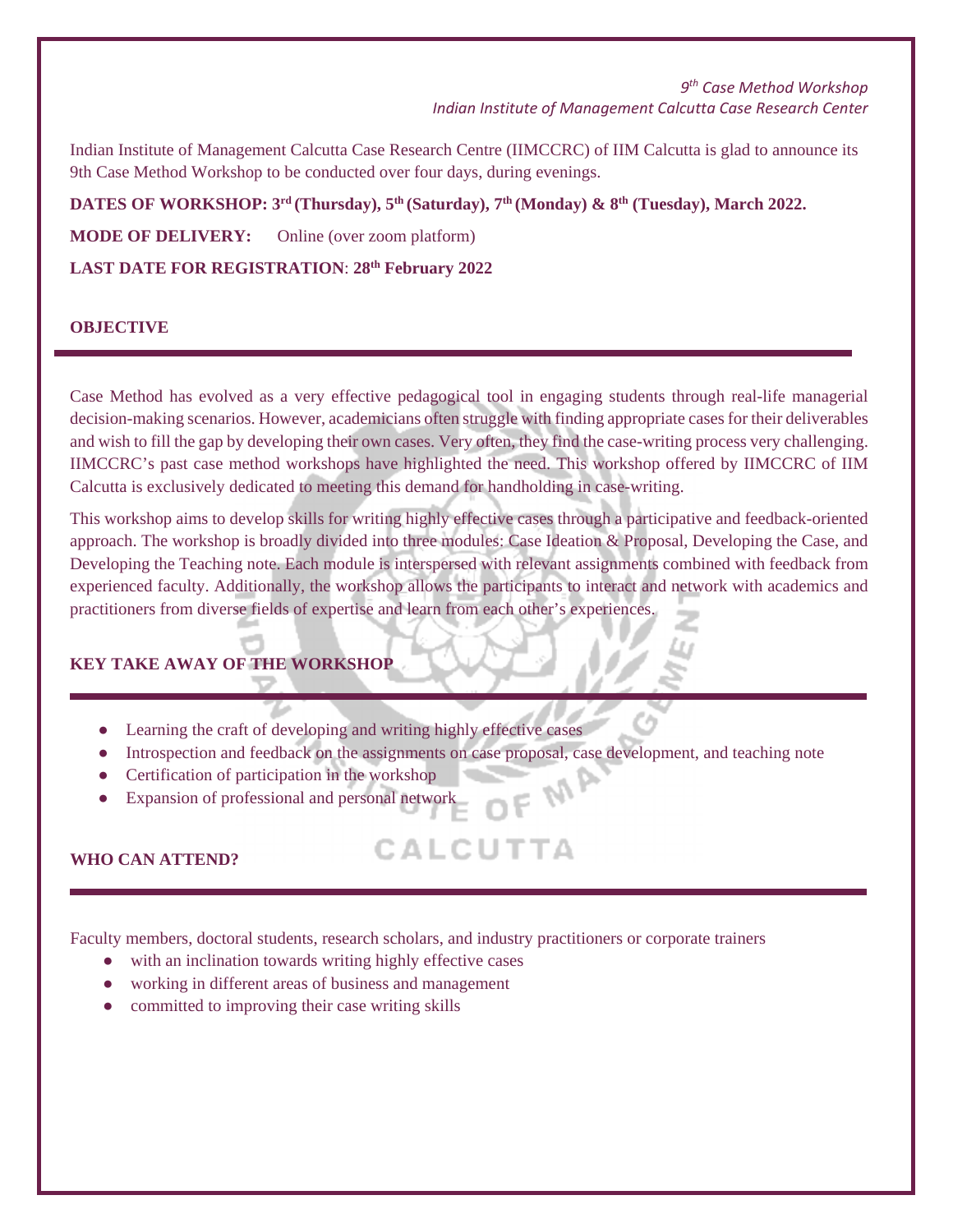# **SELECTION PROCEDURE**

Applications expressing interest to participate should be submitted by **20th February 2022** to

**[priyad@iimcal.ac.in](mailto:priyad@iimcal.ac.in) with a copy to [iimccrc@iimcal.ac.in](mailto:iimccrc@iimcal.ac.in)** with the following two documents:

1) A short Bio and 2) A short write-up on a case idea (up to 500 words) on a controversial & compelling decision scenario, explaining the Decision-dilemma, the Context, the Protagonist, and Data Source for the case

As there are limited seats, the selection for the workshop will be based on the submissions. The selected candidates will be contacted through email by  $25<sup>th</sup>$  February 2022.

**IMPORTANT DATES**

- The last date for submission: **20th February 2022**.
- IIMCCRC will notify the selected candidates through email by **25th February 2022**.
- The last date for registration of the selected candidates: 28th February 2022.

## **REGISTRATION FEE**

- For Domestic Academic participants: Rs. 15,000/- + applicable GST per person
- For Domestic Non-Academic participants: Rs. 17,000/- + applicable GST per person
- For Overseas participants: \$ 280 per person

Deadline for payment of Registration fees: **28th February 2022**

Fees are non-refundable unless the workshop is canceled due to unavoidable situations.

# **ONLINE REGISTRATION LINK**

Link for registration to the workshop will be provided to the participants through email on their selection.

## **FACULTY**

- Prof. V.G. Narayanan, Professor, Accounting and Management. Thomas D. Casserly, JR. Professor of Business Administration, Harvard Business School
- Prof. Ramendra Singh, Professor, Marketing, Indian Institute of Management Calcutta
- Prof. Arpita Ghosh, Associate Professor, Finance and Control, Indian Institute of Management Calcutta
- Prof. Megha Sharma, Associate Professor, Operations Management, Indian Institute of Management Calcutta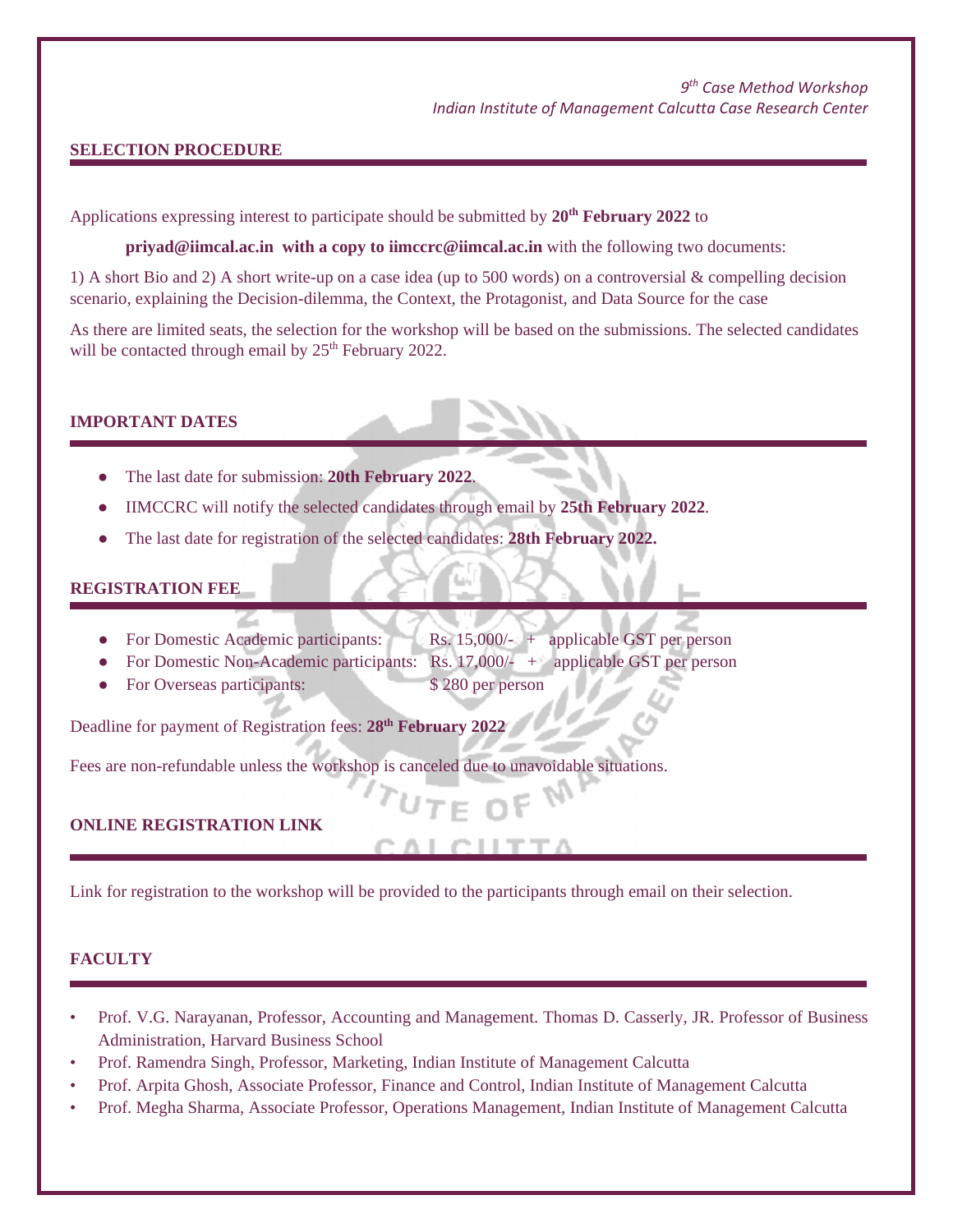# **DETAILED SESSION PLAN**

| No.                                                         | Timing (IST)     | <b>Topic</b>                                                                                                                                                                                                                                           | <b>Faculty</b>                 |  |  |  |
|-------------------------------------------------------------|------------------|--------------------------------------------------------------------------------------------------------------------------------------------------------------------------------------------------------------------------------------------------------|--------------------------------|--|--|--|
| DAY 1: Case Ideation and Proposal: 3rd March 2022, Thursday |                  |                                                                                                                                                                                                                                                        |                                |  |  |  |
|                                                             | $4:30 - 5:00$ pm | <b>Inauguration and Welcome</b>                                                                                                                                                                                                                        | Director/Dean, IIM<br>Calcutta |  |  |  |
| 1                                                           | $5:15 - 6:45$ pm | <b>Introduction to Case Writing</b><br>Ideation, Primary Vs. Secondary cases<br>$\bullet$<br>Dilemma: Protagonist, Context<br>$\bullet$<br>Target Audience, Course & Learning Objectives,<br>$\bullet$<br><b>Theoretical Concepts</b><br>Do's & don'ts | Prof. V.G Narayanan            |  |  |  |
|                                                             |                  | 15 minutes Break                                                                                                                                                                                                                                       |                                |  |  |  |
|                                                             | $7:00 - 7:30$ pm | Assignment 1: Case Proposal, Deadline: next day 11:00 am                                                                                                                                                                                               |                                |  |  |  |
|                                                             |                  | DAY 2: Developing the Case: 5th March 2022, Saturday                                                                                                                                                                                                   |                                |  |  |  |
|                                                             | $4:30 - 5:00$ pm | Presentations & Feedback on Assignment -1                                                                                                                                                                                                              | Prof. Arpita Ghosh             |  |  |  |
|                                                             |                  | 15 minutes Break                                                                                                                                                                                                                                       |                                |  |  |  |
| 2                                                           | $5:15 - 6:45$ pm | Developing an effective Case - I<br>Planning the structure of the Case<br>Interviews, other sources of data<br>$\bullet$<br><b>Opening, Developing Pastures</b><br>$\bullet$                                                                           | Prof. Ramendra Singh           |  |  |  |
|                                                             |                  | 15 minutes Break                                                                                                                                                                                                                                       |                                |  |  |  |
| 3                                                           | $7:00 - 8:30$ pm | Developing an effective Case - II<br>Closing, Final Draft, Consent                                                                                                                                                                                     | Prof. Ramendra Singh           |  |  |  |
|                                                             |                  | 15 minutes Break                                                                                                                                                                                                                                       |                                |  |  |  |
|                                                             | $8:30 - 9:00$ pm | Assignment 2: Case Development, Deadline: next day 11:00 am                                                                                                                                                                                            |                                |  |  |  |
|                                                             |                  | DAY 3: Developing the Teaching Note: 7th March 2022, Monday                                                                                                                                                                                            |                                |  |  |  |
|                                                             | $4:30 - 5:00$ pm | Presentations & Feedback on Assignment - 2                                                                                                                                                                                                             | Prof. Ramendra Singh           |  |  |  |
| 15 minutes Break                                            |                  |                                                                                                                                                                                                                                                        |                                |  |  |  |
| 4                                                           | $5:15 - 6:45$ pm | Developing an impactful Teaching Note<br><b>Structure, Key Takeaways</b><br>Assignment questions & Case Analysis<br>$\bullet$<br>Teaching plan: Board Work, Pedagogy<br>Epilogue, Conclusion & Other learning aids                                     | Prof. Arpita Ghosh             |  |  |  |
| 15 minutes Break                                            |                  |                                                                                                                                                                                                                                                        |                                |  |  |  |
| 5                                                           | $7:00 - 8:30$ pm | Modifying the Case after Testing the same in class<br>and Publishing the Case                                                                                                                                                                          | Prof. Megha Sharma             |  |  |  |
|                                                             |                  | 15 minutes Break                                                                                                                                                                                                                                       |                                |  |  |  |
|                                                             | $8:30 - 9:00$ pm | Assignment 3: Teaching Note, Deadline: 10:00 pm                                                                                                                                                                                                        |                                |  |  |  |
|                                                             |                  |                                                                                                                                                                                                                                                        |                                |  |  |  |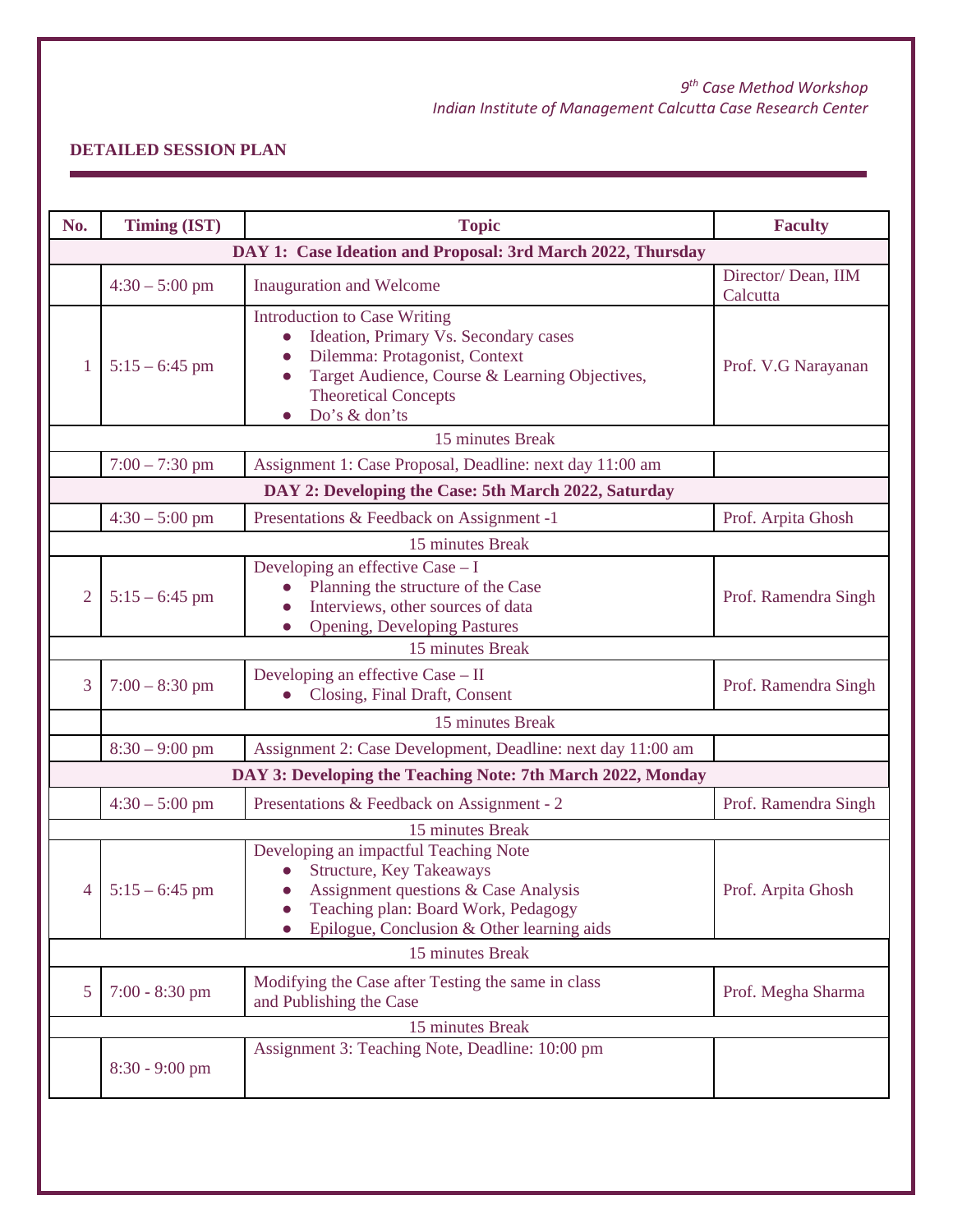# *9th Case Method Workshop*

| Indian Institute of Management Calcutta Case Research Center |  |
|--------------------------------------------------------------|--|
|--------------------------------------------------------------|--|

| DAY 4: Revision: 8th March 2022, Tuesday |                  |                                |                                                                     |  |  |  |
|------------------------------------------|------------------|--------------------------------|---------------------------------------------------------------------|--|--|--|
|                                          | $4:30 - 5:30$ pm | Presentations & Feedback       | Prof. Ramendra Singh,<br>Prof. Arpita Ghosh &<br>Prof. Megha Sharma |  |  |  |
| 15 minutes Break                         |                  |                                |                                                                     |  |  |  |
|                                          | $5:45 - 6:30$ pm | <b>HBSP</b> Presentation       | Mr. Taran Pant                                                      |  |  |  |
|                                          | $6:30 - 6:45$ pm | Wrap-Up, Valedictory & Closure | Faculty Coordinator,<br><b>IIMCCRC</b>                              |  |  |  |

#### **FACULTY PROFILE:**

## ● **Prof. V. G. Narayanan**



V.G. Narayanan is a Professor, Accounting and Management; Thomas D. Casserly, JR. Professor of Business Administration; Chair, MBA Elective Curriculum, Harvard Business School. His research interests are primarily in the field of management accounting, the key focus being on performance evaluation and incentives. He teaches financial and managerial accounting to MBA students, executives, and Harvard Extension School students and trains professors on teaching by the case method.

He has authored an introductory textbook on financial accounting. He has written several Harvard Business School Cases and teaching materials. His research articles are published

in top journals like Journal of Accounting Research, Journal of Accounting & Economics, Review of Accounting Studies, Contemporary Accounting Research, Management Science and so on. He is also winner of the 2018 Journal of Management Accounting Research Best Paper Award and David Solomons Prize for Best Paper Published in Management Accounting Research in 2018. **MAN** 

#### ● **Prof. Ramendra Singh**



Ramendra Singh is Professor of Marketing at IIM Calcutta, India. He completed PhD from IIM Ahmedabad, MBA from XLRI Jamshedpur, and B.Tech from IIT-BHU. His research has been published in reputed international journals including, International Marketing Review, Marketing Theory, Industrial Marketing Management, Journal of Personal Selling & Sales Management, Journal of Business and Industrial Marketing, and Journal of Information Technology.

Ramendra has previously worked for several years in sales and marketing responsibilities in several multinational companies. He is on the boards of startup firms. He has also

authored a textbook on Sales and Distribution Management which has been widely adopted in MBA programs at various IIMs. He has conducted several training programs at senior level and middle level management for several organizations including Indian Oil, Oil India, TVS Motor, Amway, BPCL, John Deere, NTPC, India Post, IRTS among others.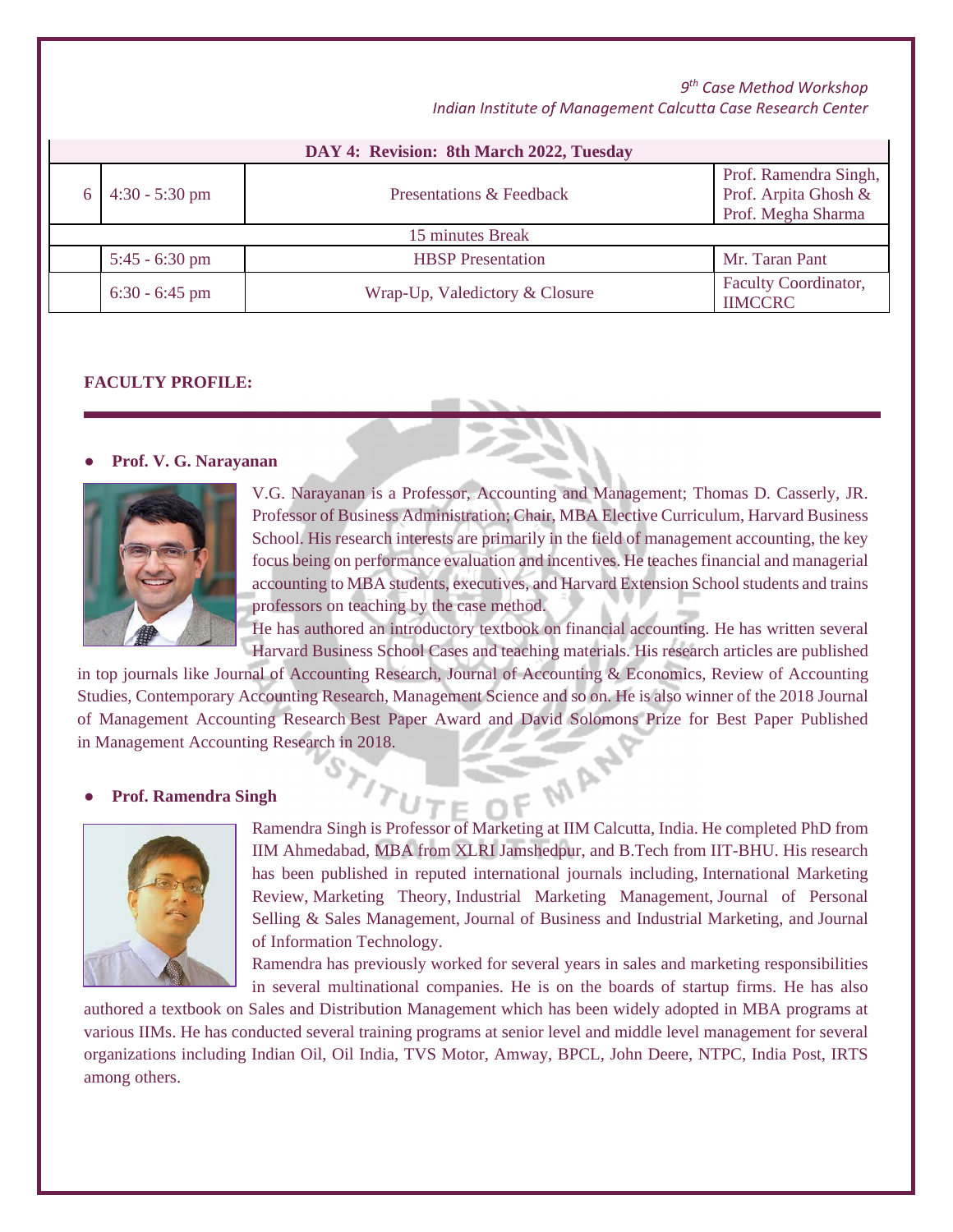## ● **Prof. Arpita Ghosh**



Arpita Ghosh is an Associate Professor in the Finance and Control group of Indian Institute of Management Calcutta. She teaches courses like Corporate Financial Reporting & Analysis, Cost Management, Management Games, Financial Statement Analysis, Strategic Cost Management, Empirical Accounting Research, Theoretical Aspects of Financial Accounting and Seminar Course on Empirical Research in Banking.

Before joining IIM Calcutta, she served as faculty at IIM Ahmedabad. Her qualifications include Fellow of IIM Calcutta (Finance and Control), Post-Graduation in commerce from University of Calcutta (M.Com) and ACMA (Academic), Chartered Global Management

Accountant (CGMA, CIMA). Her research interests include: Corporate Governance, Earnings Management, Financial Reporting in Banks, Environment-social-governance issues, and Enterprise Risk Management.

#### ● **Prof. Megha Sharma**



A process improvement and sustainability enthusiast, Prof. Megha Sharma has more than 10 years of experience in teaching, executive training, business consulting and research. Her areas of interest include Business Process Improvement, Project Management, Statistics for Data Analytics, and Supply Chain Network Design. Her research work has been published in several leading national and international journals. Her co-authored papers have won awards at several conferences including the recent POMS 2020 conference, IEOM 2019 Conference, SOM 2019 Conference. Prof. Sharma did her B.Tech. in Civil Engineering from MNIT Jaipur (Gold Medalist) and PhD in Production and

OF MAN

## Quantitative Methods from IIM Ahmedabad.

Prof. Sharma has been actively involved in academia-industry interaction through case writing, executive training, programme design and delivery, and consulting. She has led and taught in several executive training programmes targeted at professionals at different career levels, including senior managers, CXOs, and bureaucrats.

#### **ABOUT THE ORGANIZER**

The IIMC Case Research Centre (IIMCCRC) was set up in 2012 as one of the distinct centers of excellence of IIM Calcutta. The idea was to create a world-class repository of cases and teaching notes that can be used by its faculty members and academicians at other business schools in India & worldwide. The primary objective was to meet the growing demand for India-focused high-quality cases among academicians and practitioners. It also had a mission to:

✔ Champion the cause of case-based learning in Business Schools in India

TITUT

- ✔ Provide resources and create opportunities for new and existing faculty members who are interested in developing case studies
- ✔ Establish a strong communication channel between the academic community of IIMC and the Indian business community and create an environment for mutual learning.